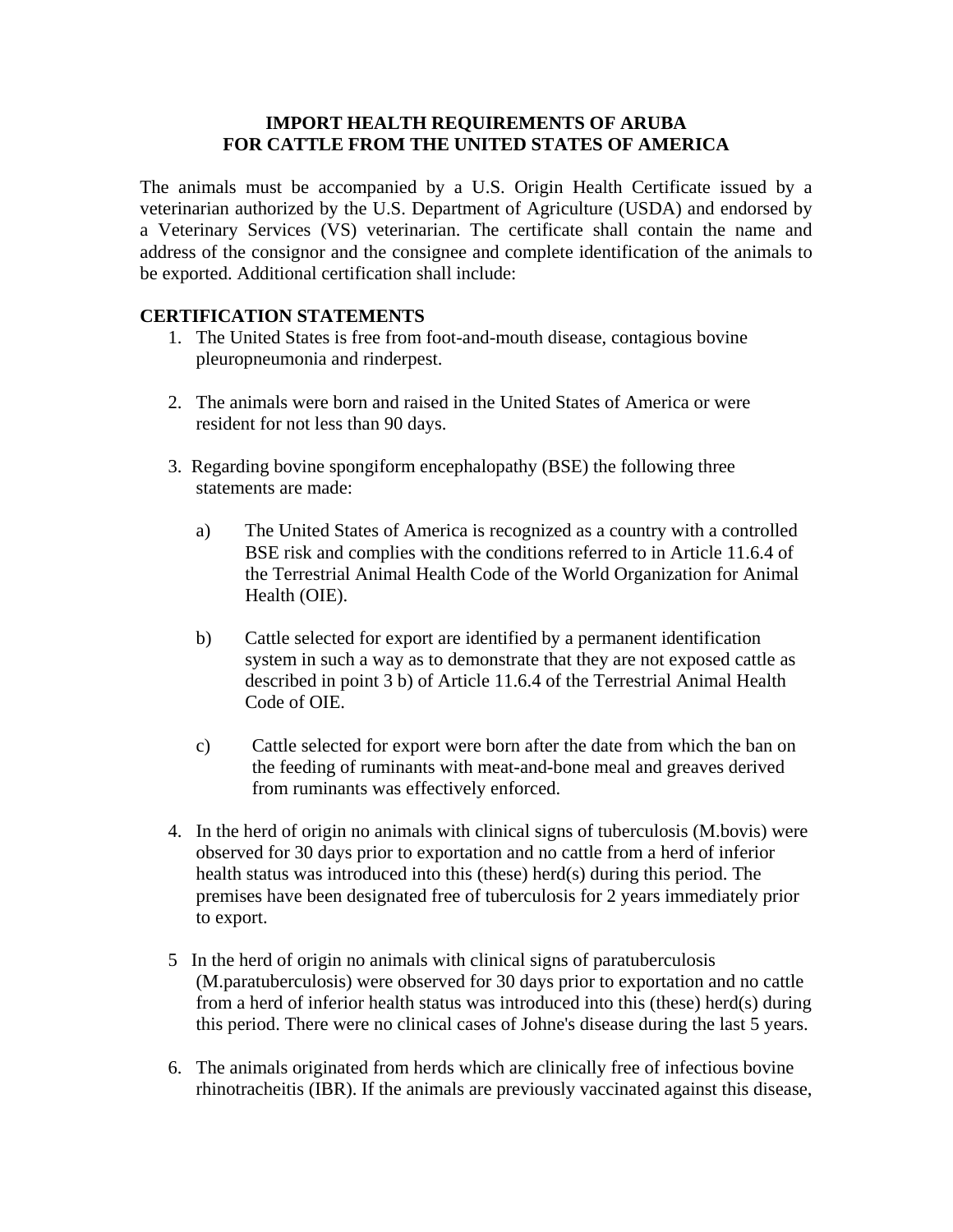it must be verified for each animal to have been vaccinated with an inactivated vaccine. The name of the product and the date of vaccination must be included on the Health Certificate.

- 7. The animals originated from herds which are clinically free of bovine viral diarrhea and where there is no history of this infection in the herd for at least 3 months immediately prior to export to Aruba.
- 8. The animals originated from herds which are clinically free of bovine leucosis for a period of 3 years preceding embarkation to Aruba.
- 9. The farm of origin of each animal has been free of any report of, and there was no evidence of exposure to the following diseases for a period of 12 months preceding export: anthrax, bluetongue, bovine brucellosis, campylobacteriosis, leptospirosis, malignant catarrhal fever, trichomoniasis, Q fever, and vesicular stomatitis.
- 10. The animals must be free of communicable disease or exposure to communicable disease for 60 days prior to export.
- 11. The animals are in good health, physically sound and free from clinical signs of infectious disease including freedom from any symptoms of tuberculosis and paratuberculosis.
- 12. The animal or the animals as a group were isolated, under the supervision of the officially accredited veterinarian, from other animals, and remained isolated for not less than 21 days prior to the date of export.
- 13. The animals must have been maintained in a tick-free status for a minimum of 60 days prior to export. Within 10 days prior to export the animals must be treated for external parasites, including ticks with an approved pesticide. The name of pesticide used, concentrations, and dates applied must be included on the Health Certificate.
- 14. Each animal has been identified with tamper-proof official eartag or microchip inserted midway on the left side of the neck, breed, sex, and age.
- 15. The animals were treated within 48 hours prior to shipment, with a product that provides broad spectrum coverage against internal parasites and is considered to be ovicidal and larvacidal. The animals were also treated at the same time with a product approved for use against external parasites. The names of the products used must be included on the health certificate.

#### **TEST REQUIREMENTS**